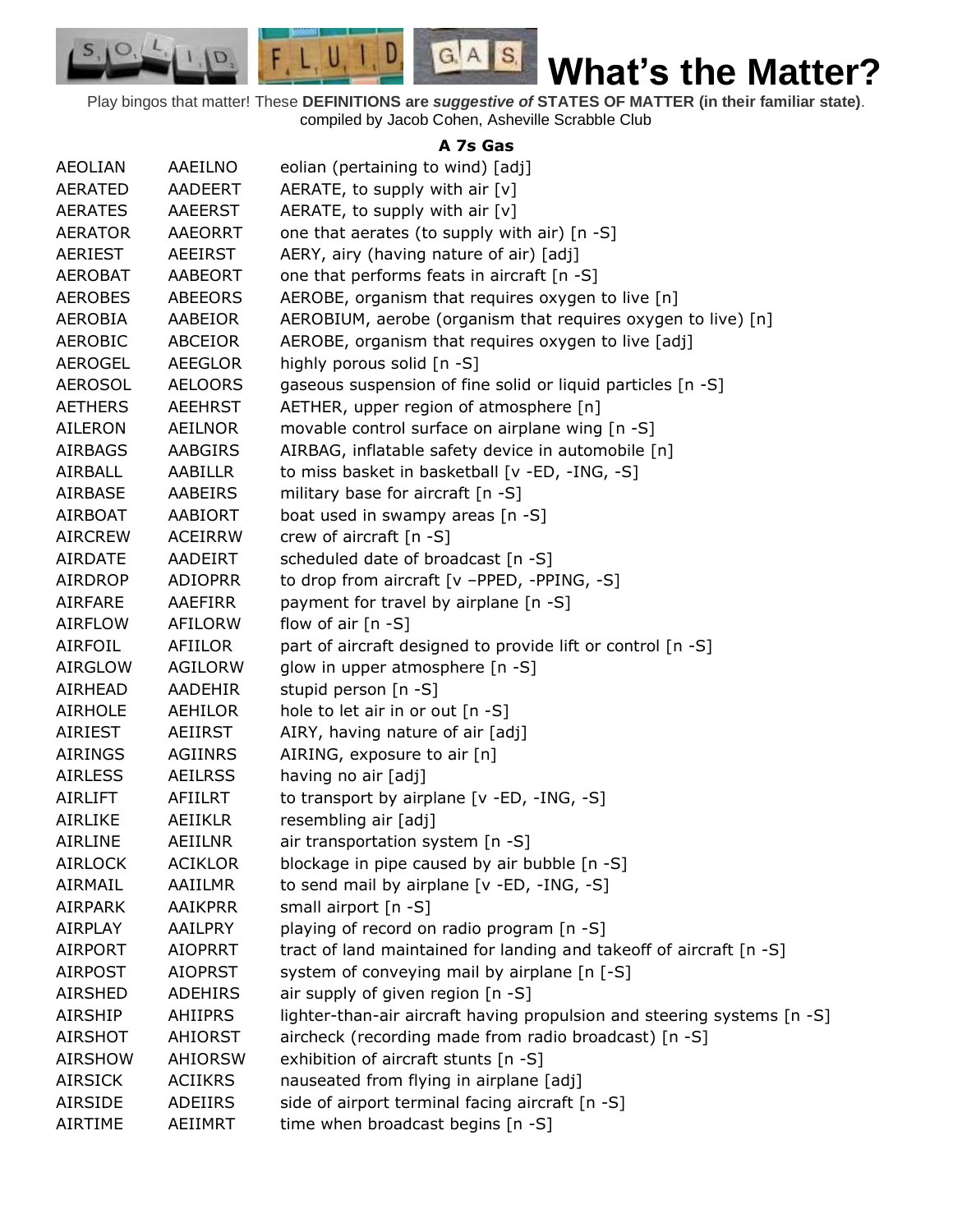Play bingos that matter! These **DEFINITIONS are** *suggestive of* **STATES OF MATTER (in their familiar state)**. compiled by Jacob Cohen, Asheville Scrabble Club

 $G.A.S.$ 

 $F, L, U, I, D$ 

D.

 $S_{1}$  $\circ$ 

| AIRTRAM        | AAIMRRT        | aerial cable car $[n - S]$                                                       |
|----------------|----------------|----------------------------------------------------------------------------------|
| <b>AIRVACS</b> | <b>AACIRSV</b> | AIRVAC, evacuation by air ambulance [n]                                          |
| AIRWARD        | AADIRRW        | toward sky [adv]                                                                 |
| AIRWAVE        | AAEIRVW        | medium of radio and television transmission [n -S]                               |
| <b>AIRWAYS</b> | <b>AAIRSWY</b> | AIRWAY, passageway in which air circulates [n]                                   |
| <b>ALLOBAR</b> | <b>AABLLOR</b> | change in barometric pressure [n -S]                                             |
| <b>AMMONIA</b> | AAIMMNO        | pungent gas [n -S]                                                               |
| AMMONIC        | <b>ACIMMNO</b> | pertaining to ammonia (pungent gas) [adj]                                        |
| ANEROID        | <b>ADEINOR</b> | type of barometer [n -S]                                                         |
| ANTIAIR        | AAIINRT        | directed against attacking aircraft [adj]                                        |
| <b>ARCUSES</b> | <b>ACERSSU</b> | ARCUS, arch-shaped cloud [n]                                                     |
| <b>ARSINES</b> | <b>AEINRSS</b> | ARSINE, poisonous gas [n]                                                        |
| <b>AVGASES</b> | AAEGSSV        | AVGAS, gasoline for airplanes [n]                                                |
| AVIATED        | AADEITV        | AVIATE, to fly aircraft $[v]$                                                    |
| <b>AVIATES</b> | AAEISTV        | AVIATE, to fly aircraft $[v]$                                                    |
| AVIATIC        | AACIITV        | AVIATION, act of aviating (to fly aircraft) [adj]                                |
| <b>AVIATOR</b> | AAIORTV        | one that aviates (to fly aircraft) [n -S]                                        |
|                |                | <b>B</b> 7s Gas                                                                  |
| <b>BAILOUT</b> | ABILOTU        | act of parachuting from aircraft [n -S]                                          |
| <b>BECLOUD</b> | <b>BCDELOU</b> | to make cloudy [v -ED, -ING, -S]                                                 |
| <b>BELCHED</b> | <b>BCDEEHL</b> | BELCH, to expel gas through mouth [v]                                            |
| <b>BELCHER</b> | <b>BCEEHLR</b> | one that belches (to expel gas through mouth) [n -S]                             |
| <b>BELCHES</b> | <b>BCEEHLS</b> | BELCH, to expel gas through mouth [v]                                            |
| <b>BEMISTS</b> | <b>BEIMSST</b> | BEMIST, to envelop in mist [v]                                                   |
| <b>BIOFUEL</b> | <b>BEFILOU</b> | fuel composed of biological raw materials [n -S]                                 |
| <b>BIPLANE</b> | ABEILNP        | type of airplane (winged aircraft propelled by jet engines or propellers) [n -S] |
| <b>BIVINYL</b> | <b>BIILNVY</b> | flammable gas used in making synthetic rubber [n -S]                             |
| <b>BLOWBYS</b> | <b>BBLOSWY</b> | BLOWBY, leakage of exhaust fumes [n]                                             |
| <b>BLOWIER</b> | <b>BEILORW</b> | BLOWY, windy (marked by strong wind) [adj]                                       |
| <b>BLOWOFF</b> | <b>BFFLOOW</b> | expelling of gas [n -S]                                                          |
| <b>BOILERS</b> | <b>BEILORS</b> | BOILER, vessel for boiling [n]                                                   |
| <b>BOILING</b> | <b>BGIILNO</b> | BOIL, to vaporize liquid [v]                                                     |
| <b>BOILOFF</b> | <b>BFFILOO</b> | vaporization of liquid [n -S]                                                    |
| <b>BREATHE</b> | ABEEHRT        | to inhale and exhale air [v -D], -HING, -S]                                      |
| <b>BREATHS</b> | <b>ABEHRST</b> | BREATH, air inhaled and exhaled [n]                                              |
| <b>BREATHY</b> | <b>ABEHRTY</b> | marked by loud breathing [adj -HIER, -HIEST]                                     |
| <b>BREEZED</b> | <b>BDEEERZ</b> | BREEZE, to move swiftly [v]                                                      |
| <b>BREEZES</b> | <b>BEEERSZ</b> | BREEZE, to move swiftly [v]                                                      |
| <b>BRUMOUS</b> | <b>BMORSUU</b> | BRUME, fog [adj]                                                                 |
| <b>BUBBLED</b> | <b>BBBDELU</b> | BUBBLE, to form bubbles (bodies of gas contained within liquid) [v]              |
| <b>BUBBLES</b> | <b>BBBELSU</b> | BUBBLE, to form bubbles (bodies of gas contained within liquid) [v]              |
| <b>BURPING</b> | <b>BGINPRU</b> | BURP, to belch (to expel gas through mouth) [v]                                  |
| <b>BUTANES</b> | <b>ABENSTU</b> | BUTANE, flammable gas [n]                                                        |
| <b>BUTENES</b> | <b>BEENSTU</b> | BUTENE, butylene (gaseous hydrocarbon) [n]                                       |
|                |                | C 7s Gas                                                                         |
| CANNING        | <b>ACGINNN</b> | business of preserving food in airtight containers [n -S]                        |
|                |                |                                                                                  |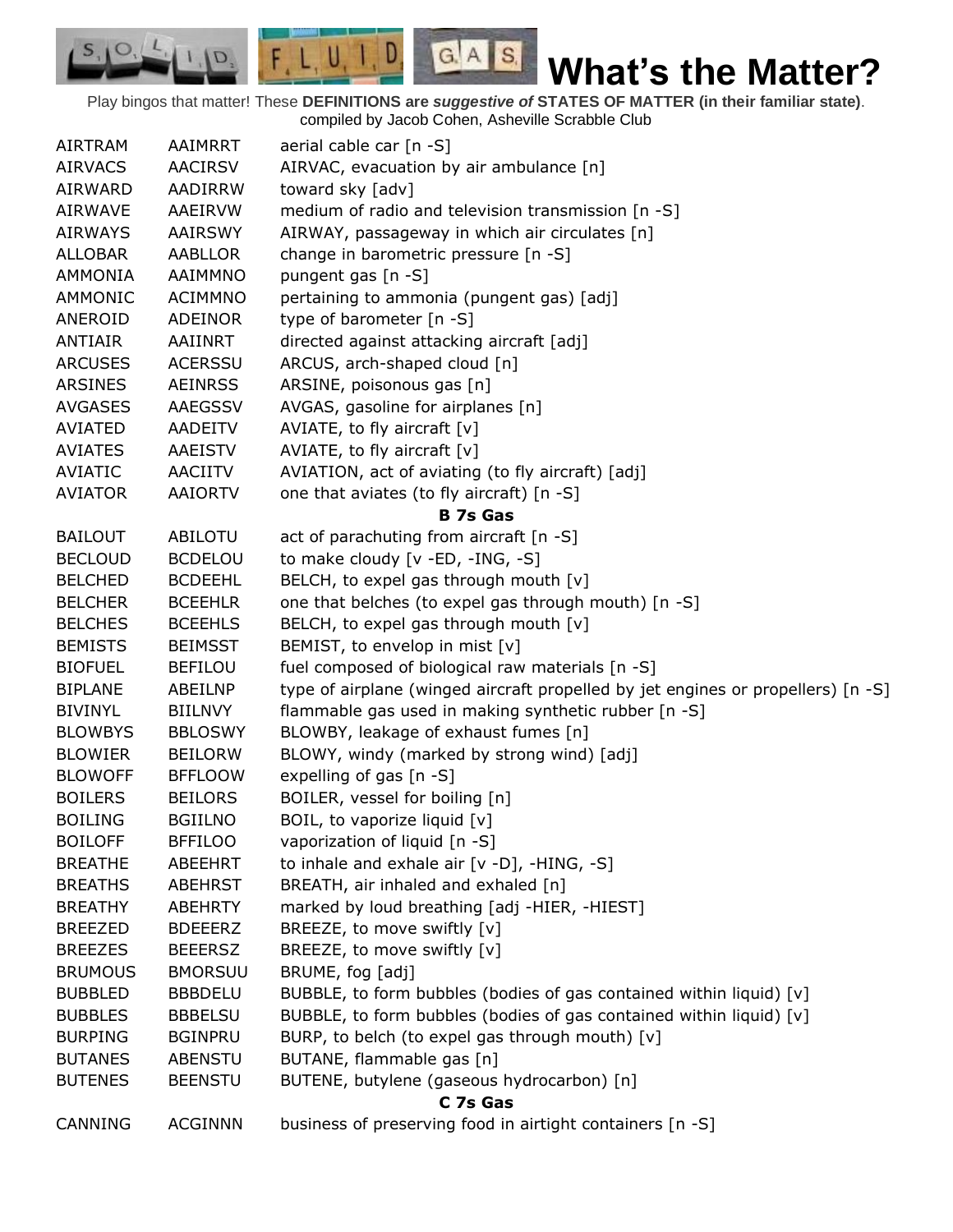$F, L, U, I, D$  $G.A.S.$  $S_{1}$  $\mathcal{O},$ **What's the Matter?** D. Play bingos that matter! These **DEFINITIONS are** *suggestive of* **STATES OF MATTER (in their familiar state)**.

compiled by Jacob Cohen, Asheville Scrabble Club

| <b>CATSPAW</b> | <b>AACPSTW</b> | light wind $[n -S]$                                                            |
|----------------|----------------|--------------------------------------------------------------------------------|
| <b>CHINOOK</b> | <b>CHIKNOO</b> | warm wind $[n -S]$                                                             |
| <b>CHLORIC</b> | <b>CCHILOR</b> | pertaining to chlorine (gaseous element) [adj]                                 |
| <b>CHLORIN</b> | <b>CHILNOR</b> | chlorine (gaseous element) [n -S]                                              |
| <b>CHOKERS</b> | <b>CEHKORS</b> | CHOKER, one that chokes (to impede breathing of) [n]                           |
| <b>CHOKIER</b> | <b>CEHIKOR</b> | CHOKEY, choky (tending to cause choking) [adj] / CHOKY [adj]                   |
| <b>CHOKING</b> | <b>CGHIKNO</b> | CHOKE, to impede breathing of [v]                                              |
| <b>CHUCKED</b> | <b>CCDEHKU</b> | CHUCK, to throw (to propel through air with movement of arm) [v]               |
| <b>CHUCKER</b> | <b>CCEHKRU</b> | one that chucks (to throw (to propel through air with movement of arm)) [n -S] |
| <b>CLIMATE</b> | <b>ACEILMT</b> | weather conditions characteristic of area [n -S]                               |
| <b>CLOUDED</b> | CDDELOU        | CLOUD, to cover with clouds (masses of visible vapor) [v]                      |
| <b>COCKPIT</b> | <b>CCIKOPT</b> | pilot's compartment in certain airplanes [n -S]                                |
| <b>CONVECT</b> | <b>CCENOTV</b> | to transfer heat by process of circulation [v -ED, -ING, -S]                   |
| <b>COUGHED</b> | CDEGHOU        | COUGH, to expel air from lungs noisily [v]                                     |
| <b>COUGHER</b> | <b>CEGHORU</b> | one that coughs (to expel air from lungs noisily) [n -S]                       |
| COWLING        | <b>CGILNOW</b> | covering for aircraft engine [n -S]                                            |
| <b>CUMULUS</b> | <b>CLMSUUU</b> | type of cloud $[n - LI, [-ES]$                                                 |
| <b>CURRENT</b> | <b>CENRRTU</b> | continuous flow [n -S]                                                         |
| <b>CYCLONE</b> | <b>CCELNOY</b> | rotating system of winds [n -S]                                                |
|                |                | D 7s Gas                                                                       |
| <b>DAYGLOW</b> | <b>ADGLOWY</b> | airglow seen during day [n -S]                                                 |
| <b>DEAIRED</b> | ADDEEIR        | DEAIR, to remove air from [v]                                                  |
| <b>DEFLATE</b> | ADEEFLT        | to release air or gas from [v -D, -S, TING]                                    |
| <b>DEFUELS</b> | <b>DEEFLSU</b> | DEFUEL, to remove fuel (gas) from [v]                                          |
| <b>DEGASES</b> | <b>ADEEGSS</b> | DEGAS, to remove gas from [v]                                                  |
| <b>DEMISTS</b> | <b>DEIMSST</b> | DEMIST, to defog (to remove fog (condensed water vapor) from [v]               |
| <b>DEPLANE</b> | <b>ADEELNP</b> | to get off airplane [v -D, -NING, -S]                                          |
| <b>DERECHO</b> | <b>CDEEHOR</b> | line of intense widespread windstorms [n -S]                                   |
| <b>DEWDROP</b> | <b>DDEOPRW</b> | drop of dew (condensed moisture) [n -S]                                        |
| <b>DEWFALL</b> | <b>ADEFLLW</b> | formation of dew (condensed moisture) [n -S]                                   |
| <b>DEWIEST</b> | <b>DEEISTW</b> | DEWY, moist with dew [adj]                                                     |
| <b>DEWLESS</b> | <b>DEELSSW</b> | having no dew (condensed moisture) [adj]                                       |
| <b>DISTILL</b> | <b>DIILLST</b> | to extract by vaporization and condensation [v -ED, -ING, -S]                  |
| <b>DISTILS</b> | <b>DIILSST</b> | DISTIL, to distill (to extract by vaporization and condensation) [v]           |
| <b>DOGVANE</b> | ADEGNOV        | small vane (device for showing direction of wind) [n -S]                       |
| <b>DRIFTED</b> | <b>DDEFIRT</b> | DRIFT, to move along in current $[v]$                                          |
| <b>DRIFTER</b> | <b>DEFIRRT</b> | one that drifts (to move along in current) [n -S]                              |
| <b>DROWNDS</b> | <b>DDNORSW</b> | DROWND, to drown (to suffocate in water) [v]                                   |
| <b>DROWNED</b> | <b>DDENORW</b> | DROWN, to suffocate in water [v]                                               |
| <b>DROWNER</b> | <b>DENORRW</b> | one that drowns (to suffocate in water) [n -S]                                 |
| <b>DUCTING</b> | <b>CDGINTU</b> | DUCT, to convey through duct (tubular passage) [v] / system of ducts [n -S]    |
| <b>DYSPNEA</b> | <b>ADENPSY</b> | labored breathing [n -S]                                                       |
|                |                | E 7s Gas                                                                       |
| <b>EDDYING</b> | <b>DDEGINY</b> | EDDY, to move against main current $[v]$                                       |
| <b>ELEVONS</b> | <b>EELNOSV</b> | ELEVON, type of airplane control surface [n]                                   |
| <b>EMPLANE</b> | <b>AEELMNP</b> | to enplane (to board airplane) [v -D, -NING, -S]                               |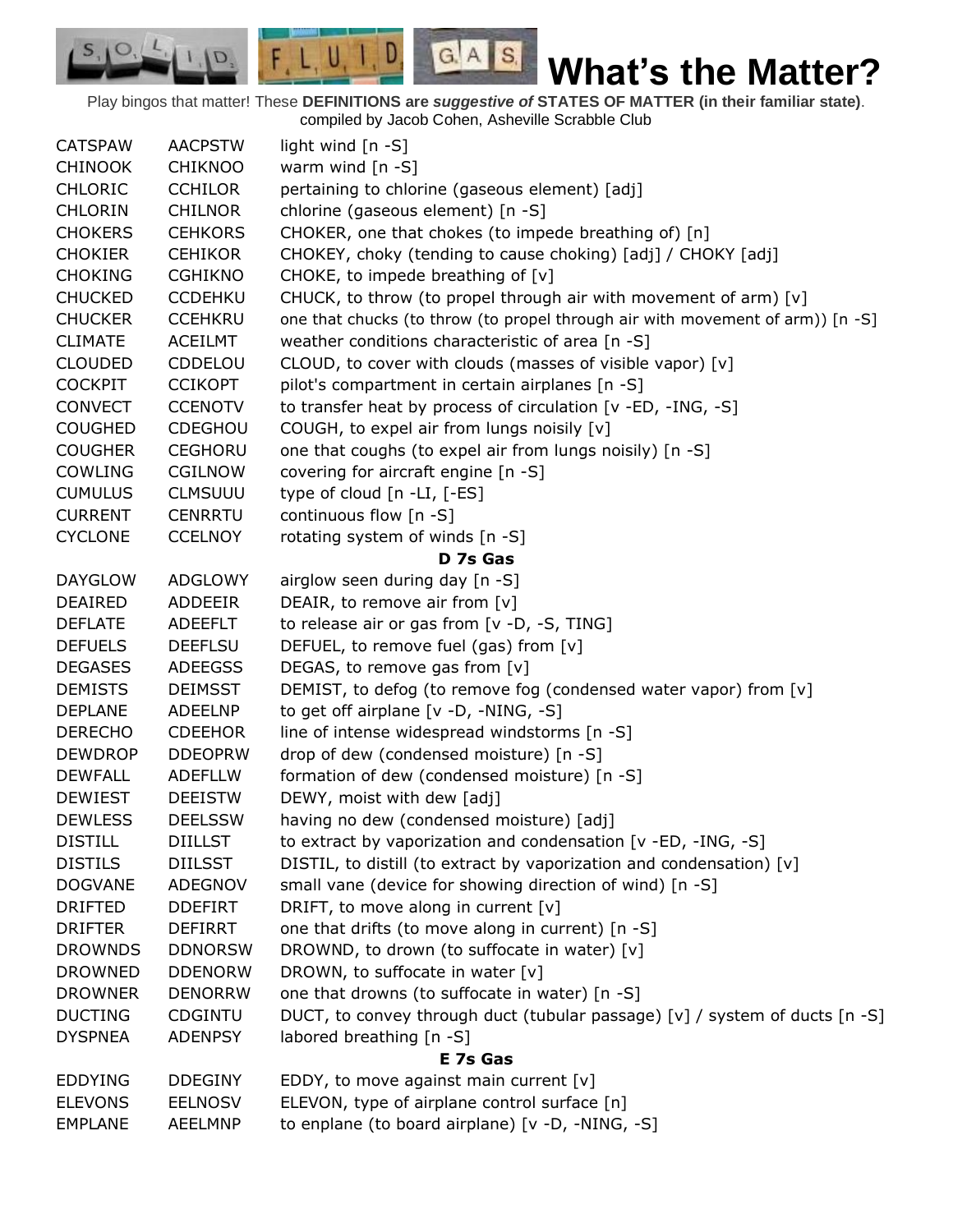Play bingos that matter! These **DEFINITIONS are** *suggestive of* **STATES OF MATTER (in their familiar state)**. compiled by Jacob Cohen, Asheville Scrabble Club

 $G.A.S.$ 

 $F, L, U, I, D$ 

D.

| <b>ENPLANE</b> | <b>AEELNNP</b> |                                                                                                    |
|----------------|----------------|----------------------------------------------------------------------------------------------------|
|                |                | to board airplane $[v -D, -NING, -S]$                                                              |
| <b>ERODENT</b> | <b>DEENORT</b> | erosive (causing erosion (act of eroding (to wear away from constant friction) [adj]               |
| <b>ERODING</b> | <b>DEGINOR</b> | ERODE (to wear away from constant friction) [v]                                                    |
| <b>EROSION</b> | <b>EINOORS</b> | act of eroding (to wear away from constant friction) [n -S]                                        |
| <b>EROSIVE</b> | <b>EEIORSV</b> | causing erosion (act of eroding (to wear away from constant friction) [adj]                        |
| <b>ERUCTED</b> | CDEERTU        | ERUCT, to belch (to expel gas through mouth) [v]                                                   |
| <b>ETESIAN</b> | <b>AEEINST</b> | annually recurring wind [n -S]                                                                     |
| <b>ETHANES</b> | <b>AEEHNST</b> | ETHANE, gaseous hydrocarbon [n]                                                                    |
| <b>ETHENES</b> | <b>EEEHNST</b> | ETHENE, ethylene (flammable gas) [n]                                                               |
| <b>ETHYNES</b> | <b>EEHNSTY</b> | ETHYNE, flammable gas [n]                                                                          |
| <b>EUPNEAS</b> | <b>AEENPSU</b> | EUPNEA, normal breathing [n]                                                                       |
| <b>EUPNEIC</b> | <b>CEEINPU</b> | EUPNEA, normal breathing [adj]                                                                     |
| <b>EUPNOEA</b> | <b>AEENOPU</b> | eupnea (normal breathing) [n -S]                                                                   |
| <b>EXCRETA</b> | <b>ACEERTX</b> | excreted matter [n EXCRETA]                                                                        |
| <b>EXHALED</b> | <b>ADEEHLX</b> | EXHALE, to expel air or vapor $[v]$                                                                |
| <b>EXHALES</b> | <b>AEEHLSX</b> | EXHALE, to expel air or vapor [v]                                                                  |
| <b>EXOSMIC</b> | <b>CEIMOSX</b> | EXOSMOSE, form of osmosis (form of diffusion of liquid through membrane) [adj]                     |
|                |                | F 7s Gas                                                                                           |
| <b>FANNERS</b> | <b>AEFNNRS</b> | FANNER, one that fans (to cool or refresh with fan (device for putting air into motion)) [n]       |
| <b>FANNING</b> | <b>AFGINNN</b> | FAN, to cool or refresh with fan (device for putting air into motion) [v]                          |
| <b>FINNANS</b> | <b>AFINNNS</b> | FINNAN, smoked haddock [n]                                                                         |
| <b>FLATTOP</b> | <b>AFLOPTT</b> | aircraft carrier [n -S]                                                                            |
| <b>FLEHMEN</b> | <b>EEFHLMN</b> | to inhale with mouth open and upper lip curled [v -ED, -ING, -S]                                   |
| <b>FLUORIN</b> | <b>FILNORU</b> | fluorine (gaseous element) [n -S]                                                                  |
| <b>FLYBOYS</b> | <b>BFLOSYY</b> | FLYBOY, pilot in air force [n]                                                                     |
| <b>FLYINGS</b> | <b>FGILNSY</b> | FLYING, operation of aircraft [n]                                                                  |
| <b>FLYOFFS</b> | <b>FFFLOSY</b> | FLYOFF, competitive testing of model aircraft [n]                                                  |
| <b>FLYOVER</b> | <b>EFLORVY</b> | flight of aircraft over specific location [n -S]                                                   |
| <b>FLYPAST</b> | <b>AFLPSTY</b> | flyby (flight of aircraft close to specified place) [n -S]                                         |
| <b>FLYWAYS</b> | <b>AFLSWYY</b> | FLYWAY, established air route of migratory birds [n]                                               |
| <b>FOAMERS</b> | <b>AEFMORS</b> | FOAMER, one that foams (to form foam (light, bubbly, gas and liquid mass)) [n]                     |
| <b>FOAMIER</b> | <b>AEFIMOR</b> | FOAMY, covered in foam (light, bubbly, gas and liquid mass) [adj]                                  |
| <b>FOAMILY</b> | <b>AFILMOY</b> |                                                                                                    |
|                |                | in foamy (covered in foam (light, bubbly, gas and liquid mass)) manner [adv]                       |
| <b>FOAMING</b> | <b>AFGIMNO</b> | FOAM, to form foam (light, bubbly, gas and liquid mass) [v]                                        |
| <b>FOGBOWS</b> | <b>BFGOOSW</b> | FOGBOW, nebulous arc of light sometimes seen in fog [n]                                            |
| <b>FOGDOGS</b> | <b>DFGGOOS</b> | FOGDOG, fogbow (nebulous arc of light sometimes seen in fog) [n]                                   |
| <b>FOGGERS</b> | <b>EFGGORS</b> | FOGGER, one that fogs (to cover with fog (condensed water vapor near earth's surface)) [n]         |
| <b>FOGGIER</b> | <b>EFGGIOR</b> | FOGGY, filled with fog (light, bubbly, gas and liquid mass) [adj]                                  |
| <b>FOGGILY</b> | <b>FGGILOY</b> | in foggy (filled with fog (light, bubbly, gas and liquid mass)) manner [adv]                       |
| <b>FOGGING</b> | <b>FGGGINO</b> | covering with fog [n -S] / FOG, to cover with fog (condensed water vapor near earth's surface) [v] |
| <b>FOGHORN</b> | <b>FGHNOOR</b> | horn sounded in fog (light, bubbly, gas and liquid mass) [n -S]                                    |
| <b>FOGLESS</b> | <b>EFGLOSS</b> | having no fog (light, bubbly, gas and liquid mass) [adj]                                           |
| <b>FRACTUS</b> | <b>ACFRSTU</b> | ragged cloud [n -TI]                                                                               |
| <b>FROTHED</b> | <b>DEFHORT</b> | FROTH, to foam (to form foam (light, bubbly, gas and liquid mass)) [v]                             |
| <b>FROTHER</b> | <b>EFHORRT</b> | one that froths (to foam (to form foam (light, bubbly, gas and liquid mass))) [n -S]               |
| <b>FUELING</b> | <b>EFGILNU</b> | FUEL, to provide with fuel (material used to produce energy) [v]                                   |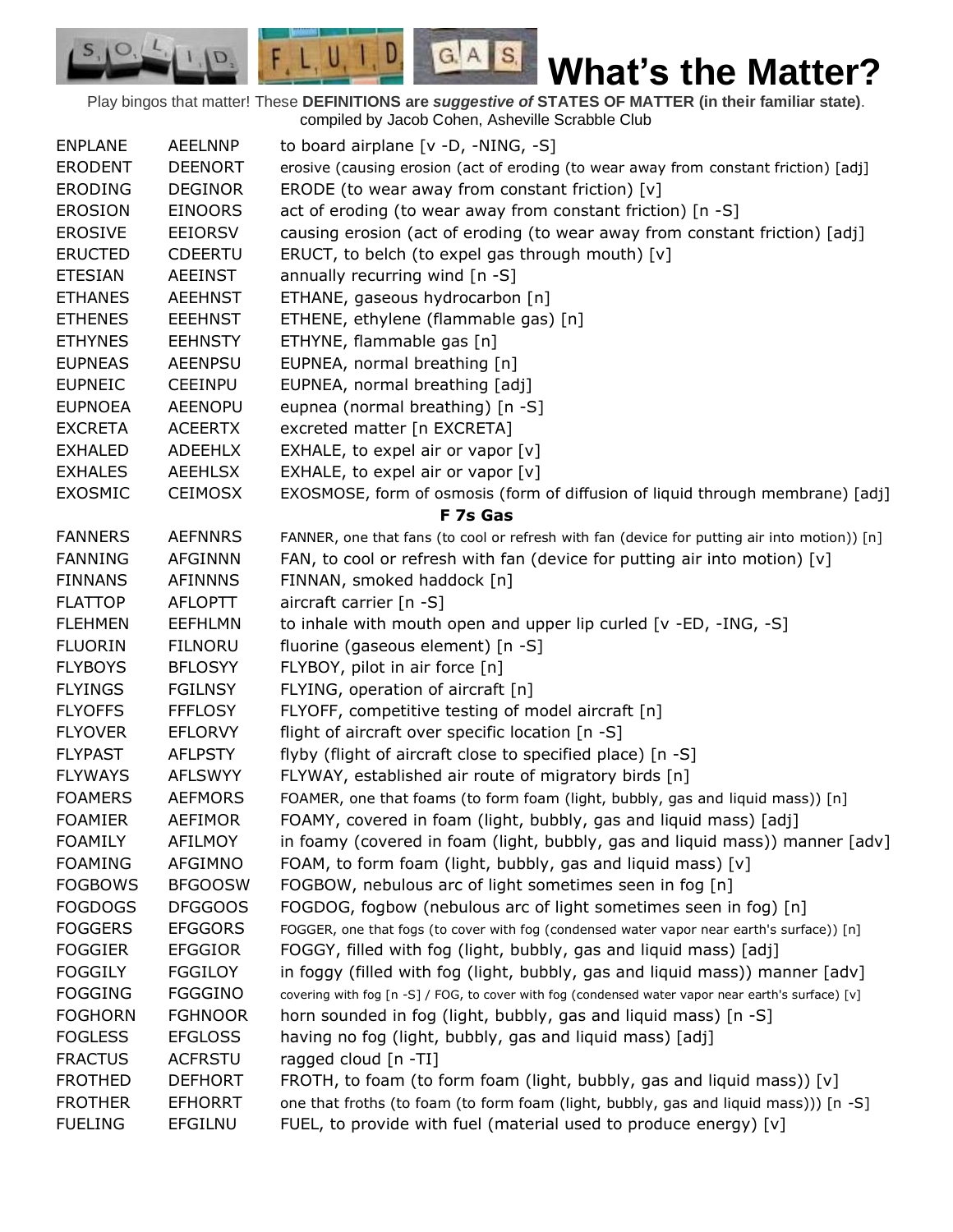Play bingos that matter! These **DEFINITIONS are** *suggestive of* **STATES OF MATTER (in their familiar state)**. compiled by Jacob Cohen, Asheville Scrabble Club

 $G.A.S.$ 

 $F, L, U, I, D$ 

D.

| <b>FUELLED</b> | <b>DEEFLLU</b> | FUEL, to provide with fuel (material used to produce energy) [v]                             |
|----------------|----------------|----------------------------------------------------------------------------------------------|
| <b>FUELLER</b> | <b>EEFLLRU</b> | fueler (one that fuels (to provide with fuel (material used to produce energy))) [n -S]      |
| <b>FUMULUS</b> | <b>FLMSUUU</b> | thin cloud [n -LI]                                                                           |
|                |                | G 7s Gas                                                                                     |
| <b>GASBAGS</b> | <b>AABGGSS</b> | GASBAG, bag for holding gas [n]                                                              |
| <b>GASEITY</b> | <b>AEGISTY</b> | state of being gas [n -TIES]                                                                 |
| <b>GASEOUS</b> | <b>AEGOSSU</b> | pertaining to gas [adj]                                                                      |
| <b>GASLESS</b> | <b>AEGLSSS</b> | having no gas [adj]                                                                          |
| <b>GASOHOL</b> | <b>AGHLOOS</b> | fuel mixture of gasoline and ethyl alcohol [n -S]                                            |
| <b>GASPING</b> | <b>AGGINPS</b> | GASP, to breathe convulsively [v]                                                            |
| <b>GASSERS</b> | <b>AEGRSSS</b> | GASSER, one that gasses (to supply with gas (substance capable of indefinite expansion)) [n] |
| <b>GASSIER</b> | <b>AEGIRSS</b> | GASSY, containing gas [adj]                                                                  |
| <b>GASSILY</b> | <b>AGILSSY</b> | GASSY, containing gas [adv]                                                                  |
| GASSING        | <b>AGGINSS</b> | poisoning by noxious gas [n -S] / GAS, to supply with gas [v]                                |
| <b>GEYSERS</b> | <b>EEGRSSY</b> | GEYSER, to eject jets of hot water and steam [v]                                             |
| <b>GHIBLIS</b> | <b>BGHIILS</b> | GHIBLI, hot desert wind [n]                                                                  |
| <b>GLIDERS</b> | <b>DEGILRS</b> | GLIDER, type of aircraft (any machine or device capable of flying) [n]                       |
| <b>GOSPORT</b> | <b>GOOPRST</b> | communication device in airplane [n -S]                                                      |
| <b>GUNPORT</b> | <b>GNOPRTU</b> | opening in ship or airplane for gun [n -S]                                                   |
| <b>GUSTIER</b> | <b>EGIRSTU</b> | GUSTY, blowing in gusts [adj]                                                                |
| <b>GUSTILY</b> | <b>GILSTUY</b> | in gusty manner [adv]                                                                        |
| <b>GUSTING</b> | <b>GGINSTU</b> | GUST, to blow in gusts (sudden blasts of wind) [v]                                           |
|                |                | H 7s Gas                                                                                     |
| <b>HABOOBS</b> | <b>ABBHOOS</b> | HABOOB, violent sandstorm [n]                                                                |
| <b>HANGARS</b> | <b>AAGHNRS</b> | HANGAR, to place in aircraft shelter [v]                                                     |
| <b>HEAVENS</b> | <b>AEEHNSV</b> | HEAVEN, sky [n]                                                                              |
| <b>HELIPAD</b> | ADEHILP        | heliport (airport for helicopters) [n -S]                                                    |
| <b>HELIUMS</b> | <b>EHILMSU</b> | HELIUM, gaseous element [n]                                                                  |
| <b>HOVERED</b> | <b>DEEHORV</b> | HOVER, to hang suspended in air $[v]$                                                        |
| <b>HOVERER</b> | <b>EEHORRV</b> | something that hovers (to hang suspended in air) [n -S]                                      |
| <b>HUFFING</b> | <b>FFGHINU</b> | HUFF, to breathe heavily [v]                                                                 |
| <b>HUMIDEX</b> | <b>DEHIMUX</b> | index of discomfort [n -ES]                                                                  |
| <b>HUMIDLY</b> | <b>DHILMUY</b> | in humid manner [adv]                                                                        |
|                |                | I 7s Gas                                                                                     |
| <b>INFLATE</b> | <b>AEFILNT</b> | to cause to expand by filling with gas or air [v -D, -TING, -S]                              |
| <b>ISOCHOR</b> | <b>CHIOORS</b> | isochore (curve used to show relationship between pressure and temperature) [n -S]           |
| <b>ISOTACH</b> | <b>ACHIOST</b> | line on map connecting points of equal wind velocity $[n -S]$                                |
|                |                | J 7s Gas                                                                                     |
| <b>JETLIKE</b> | <b>EEIJKLT</b> | resembling jet airplane [adj]                                                                |
| <b>JETPORT</b> | <b>EJOPRTT</b> | type of airport (tract of land maintained for landing and takeoff of aircraft) [n -S]        |
|                |                | K 7s Gas                                                                                     |
| <b>KAMSEEN</b> | <b>AEEKMNS</b> | khamsin (hot, dry wind) [n -S]                                                               |
| <b>KAMSINS</b> | <b>AIKMNSS</b> | KAMSIN, khamsin (hot, dry wind) [n]                                                          |
| <b>KETENES</b> | <b>EEEKNST</b> | KETENE, toxic gas [n]                                                                        |
| <b>KHAMSIN</b> | <b>AHIKMNS</b> | hot, dry wind [n -S]                                                                         |
| <b>KILOBAR</b> | <b>ABIKLOR</b> | unit of atmospheric pressure [n -S]                                                          |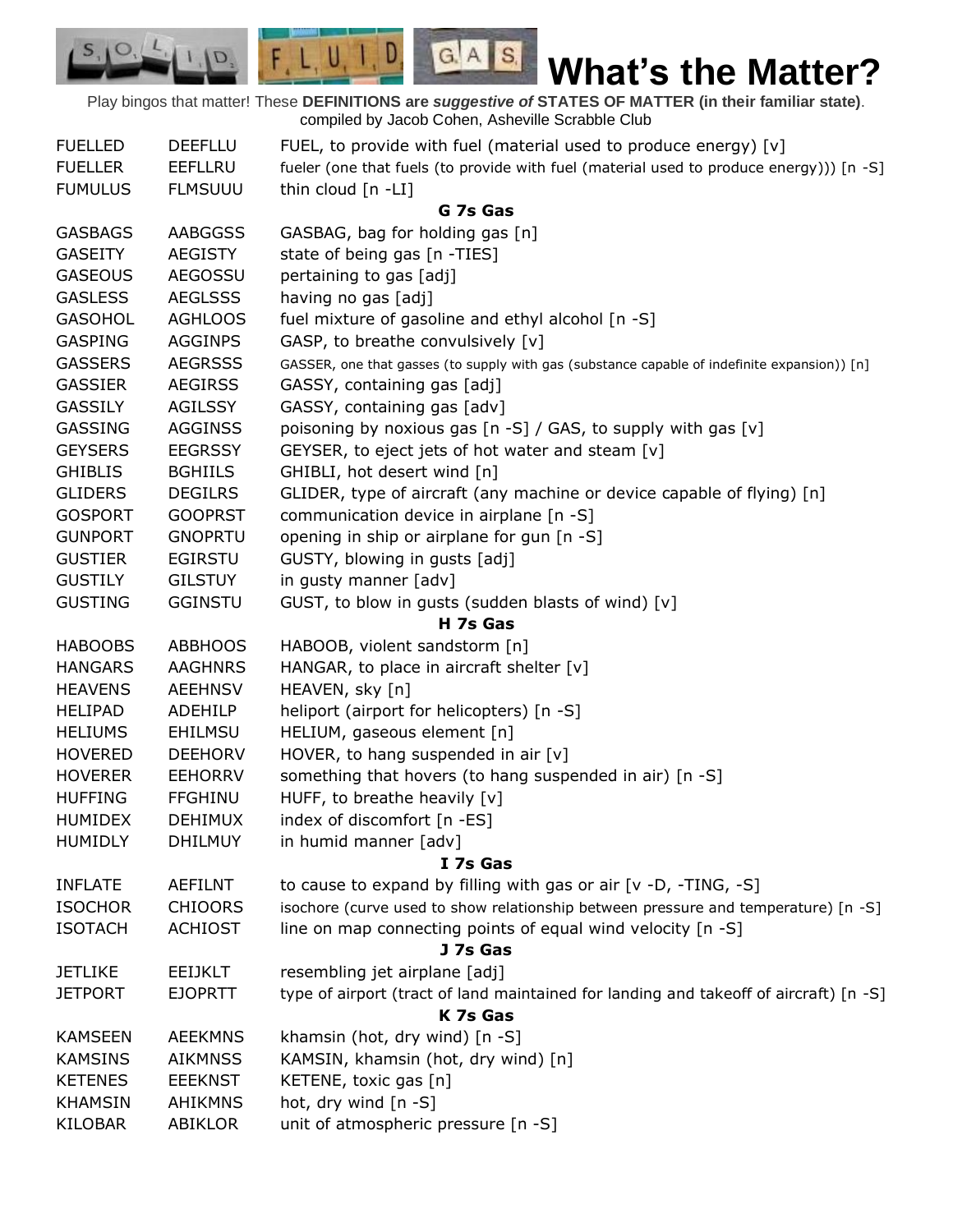Play bingos that matter! These **DEFINITIONS are** *suggestive of* **STATES OF MATTER (in their familiar state)**. compiled by Jacob Cohen, Asheville Scrabble Club

 $G.A.S.$ 

 $F, L, U, I, D$ 

D.

 $S_{1}$  $\circ$ 

| KOLBASI        | <b>ABIKLOS</b> | kielbasa (smoked sausage) [n -S]                                                  |
|----------------|----------------|-----------------------------------------------------------------------------------|
| <b>KRYPTON</b> | <b>KNOPRTY</b> | gaseous element [n -S]                                                            |
| <b>KVASSES</b> | <b>AEKSSSV</b> | KVASS, Russian beer [n]                                                           |
|                |                | L 7s Gas                                                                          |
| <b>LEAKAGE</b> | AAEEGKL        | act or instance of leaking [n -S]                                                 |
| <b>LEAKERS</b> | <b>AEEKLRS</b> | LEAKER, one that leaks (to permit escape of something through breach or flaw) [n] |
| LEAKIER        | <b>AEEIKLR</b> | LEAKY, tending to leak [adj]                                                      |
| LEAKILY        | AEIKLLY        | LEAKY, tending to leak [adv]                                                      |
| <b>LEAKING</b> | <b>AEGIKLN</b> | LEAK, to permit escape of something through breach or flaw [v]                    |
| <b>LEAVENS</b> | <b>AEELNSV</b> | LEAVEN, to produce fermentation in [v]                                            |
| LEEWARD        | <b>ADEELRW</b> | direction toward which wind is blowing [n -S]                                     |
| <b>LIMBECK</b> | <b>BCEIKLM</b> | alembic (apparatus formerly used in distilling) [n -S]                            |
| <b>LOFTIER</b> | <b>EFILORT</b> | LOFTY, extending high in air [adj]                                                |
| <b>LOFTILY</b> | <b>FILLOTY</b> | in lofty (extending high in air) manner [adv]                                     |
| <b>LOGBOOK</b> | <b>BGKLOOO</b> | record book of ship or aircraft [n -S]                                            |
| <b>LUNTING</b> | <b>GILNNTU</b> | LUNT, to emit smoke [v]                                                           |
|                |                | M 7s Gas                                                                          |
| <b>MAUSIER</b> | AEIMRSU        | MAUSY, mauzy (foggy, misty) [adj]                                                 |
| MAUZIER        | AEIMRUZ        | MAUZY, foggy, misty [adj]                                                         |
| <b>MEGABAR</b> | AABEGMR        | unit of pressure [n -S]                                                           |
| <b>METHANE</b> | <b>AEEHMNT</b> | flammable gas [n -S]                                                              |
| MIASMAL        | AAILMMS        | MIASMA, noxious vapor [adj]                                                       |
| <b>MIASMAS</b> | <b>AAIMMSS</b> | MIASMA, noxious vapor [n]                                                         |
| MIASMIC        | <b>ACIIMMS</b> | $MIASMA$ , = noxious vapor $[adj]$                                                |
| MIDAIRS        | ADIIMRS        | MIDAIR, region in middle of air [n]                                               |
| <b>MISTBOW</b> | <b>BIMOSTW</b> | fogbow (nebulous arc of light sometimes seen in fog) [n -S]                       |
| <b>MISTIER</b> | <b>EIIMRST</b> | MISTY, blurry (unclear (clean and pure)) [adj]                                    |
| <b>MISTILY</b> | IILMSTY        | in misty (blurry (unclear (not clear))) manner [adv]                              |
| <b>MISTING</b> | <b>GIIMNST</b> | MIST, to become blurry [v]                                                        |
| <b>MISTRAL</b> | <b>AILMRST</b> | cold, dry wind [n -S]                                                             |
| <b>MOFETTE</b> | <b>EEFMOTT</b> | noxious emanation from fissure in earth [n -S]                                    |
| <b>MONSOON</b> | <b>MNNOOOS</b> | seasonal wind [n -S]                                                              |
| <b>MUGGIER</b> | EGGIMRU        | MUGGY, warm and humid [adj]                                                       |
| <b>MUGGILY</b> | <b>GGILMUY</b> | in muggy (warm and humid) manner [adv]                                            |
|                |                | N 7s Gas                                                                          |
| <b>NACELLE</b> | <b>ACEELLN</b> | shelter on aircraft $[n -S]$                                                      |
| <b>NEBULAE</b> | ABEELNU        | NEBULA, cloud-like interstellar mass [n]                                          |
| <b>NEBULAR</b> | ABELNRU        | NEBULA, cloud-like interstellar mass [adj]                                        |
| <b>NEBULAS</b> | <b>ABELNSU</b> | NEBULA, cloud-like interstellar mass [n]                                          |
| <b>NITROUS</b> | <b>INORSTU</b> | containing nitrogen (gaseous element) [adj]                                       |
| <b>NONSKED</b> | <b>DEKNNOS</b> | airline without scheduled flying times [n -S]                                     |
|                |                | O 7s Gas                                                                          |
| <b>OUTDOOR</b> | <b>DOOORTU</b> | pertaining to open air [adj]                                                      |
| <b>OUTWIND</b> | <b>DINOTUW</b> | to cause to be out of breath [v -ED, -ING, -S]                                    |
| <b>OXYGENS</b> | <b>EGNOSXY</b> | OXYGEN, gaseous element [n]                                                       |
|                |                | P 7s Gas                                                                          |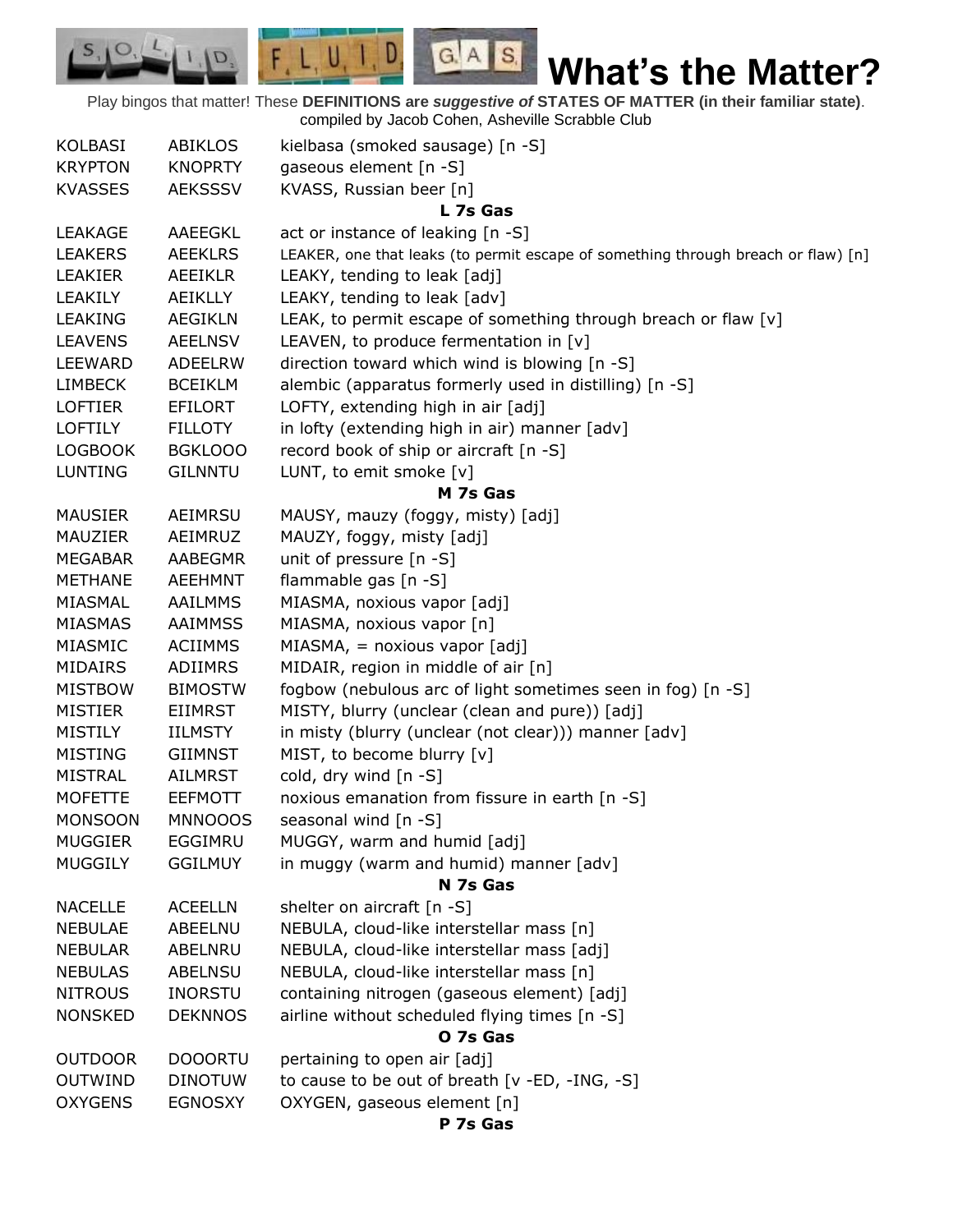Play bingos that matter! These **DEFINITIONS are** *suggestive of* **STATES OF MATTER (in their familiar state)**. compiled by Jacob Cohen, Asheville Scrabble Club

 $G.A.S.$ 

 $F, L, U, I, D$ 

D.

| <b>PAMPERO</b> | <b>AEMOPPR</b> | cold, dry wind $[n -S]$                                                                   |
|----------------|----------------|-------------------------------------------------------------------------------------------|
| <b>PANCAKE</b> | <b>AACEKNP</b> | to land airplane in certain manner [v -D, -KING, -S]                                      |
| <b>PANTING</b> | <b>AGINNPT</b> | PANT, to breathe quickly and with difficulty [v]                                          |
| <b>PASCALS</b> | <b>AACLPSS</b> | PASCAL, unit of pressure [n]                                                              |
| <b>PECHING</b> | <b>CEGHINP</b> | PECH, to pant (to breathe quickly and with difficulty) $[v]$                              |
| <b>PERFUME</b> | EEFMPRU        | to fill with fragrant odor [v -D, -MING, -S]                                              |
| <b>PETROLS</b> | <b>ELOPRST</b> | PETROL, gasoline (liquid fuel) [n]                                                        |
| <b>PHLEGMS</b> | <b>EGHLMPS</b> | PHLEGM, thick mucus secreted in air passages [n]                                          |
| <b>PHLEGMY</b> | <b>EGHLMPY</b> | resembling phlegm (thick mucus secreted in air passages) [adj -MIER, -MIEST]              |
| <b>PITCHED</b> | <b>CDEHIPT</b> | PITCH, to throw (to propel through air with movement of arm) [v]                          |
| <b>PITCHES</b> | <b>CEHIPST</b> | PITCH, to throw (to propel through air with movement of arm) [v]                          |
| <b>PLOSION</b> | <b>ILNOOPS</b> | release of breath after articulation of certain consonants [n -S]                         |
| <b>POMPOMS</b> | <b>MMOOPPS</b> | POMPOM, antiaircraft cannon [n]                                                           |
| <b>POTHEAD</b> | <b>ADEHOPT</b> | one who smokes marijuana [n -S]                                                           |
| <b>PROPANE</b> | <b>AENOPPR</b> | flammable gas [n -S]                                                                      |
| <b>PROPENE</b> | <b>EENOPPR</b> | flammable gas [n -S]                                                                      |
| <b>PROPJET</b> | <b>EJOPPRT</b> | type of airplane (winged aircraft propelled by jet engines or propellers) [n -S]          |
| <b>PROPYNE</b> | <b>ENOPPRY</b> | gaseous methyl acetylene [n -S]                                                           |
| <b>PURSIER</b> | <b>EIPRRSU</b> | PURSY, short of breath [adj]                                                              |
| <b>PURSILY</b> | <b>ILPRSUY</b> | in pursy (short of breath) manner [adv]                                                   |
|                |                | Q 7s Gas                                                                                  |
|                |                | R 7s Gas                                                                                  |
| <b>RAINING</b> | <b>AGIINNR</b> | RAIN, to fall like rain (drops of water condensed from clouds) [v]                        |
| <b>REFLATE</b> | AEEFLRT        | to inflate again [v -D, -TING, -S]                                                        |
| <b>REPTILE</b> | EEILPRT        | any of class of cold-blooded, air-breathing vertebrates [n -S]                            |
| <b>REPUMPS</b> | <b>EMPPRSU</b> | REPUMP, to pump again [v]                                                                 |
| <b>RESKINS</b> | <b>EIKNRSS</b> | RESKIN, to replace outermost layer of aircraft or motor vehicle [v]                       |
| <b>RESPIRE</b> | <b>EEIPRRS</b> | to breathe (to inhale and exhale air) [v -D, -RING, -S]                                   |
| <b>ROCKETS</b> | <b>CEKORST</b> | ROCKET, to convey by means of rocket (device propelled by reaction of escaping gases) [v] |
| <b>RUNWAYS</b> | ANRSUWY        | RUNWAY, landing and takeoff strip for aircraft [n]                                        |
|                |                | S 7s Gas                                                                                  |
| <b>SABBING</b> | <b>ABBGINS</b> | SAB, to sob (to cry with convulsive catching of breath) [v]                               |
| <b>SALTPAN</b> | <b>AALNPST</b> | large pan for making salt by evaporation [n -S]                                           |
| <b>SAMIELS</b> | <b>AEILMSS</b> | SAMIEL, simoom (hot, dry desert wind) [n]                                                 |
| <b>SARSARS</b> | <b>AARRSSS</b> | SARSAR, cold, whistling wind [n]                                                          |
| <b>SCENTED</b> | <b>CDEENST</b> | SCENT, to fill with odor [v]                                                              |
| <b>SCUBAED</b> | <b>ABCDESU</b> | SCUBA, to swim underwater using breathing device with compressed air [v]                  |
| <b>SEWAGES</b> | <b>AEEGSSW</b> | SEWAGE, waste matter carried off by sewers [n]                                            |
| <b>SHAMALS</b> | <b>AAHLMSS</b> | SHAMAL, hot, dry wind [n]                                                                 |
| <b>SIGHERS</b> | <b>EGHIRSS</b> | SIGHER, one that sighs (to let out sigh (deep, audible breath)) [n]                       |
| <b>SIGHING</b> | <b>GGHIINS</b> | SIGH, to let out sigh (deep, audible breath) [v]                                          |
| <b>SIMOOMS</b> | <b>IMMOOSS</b> | SIMOOM, hot, dry desert wind [n]                                                          |
| <b>SIPHONS</b> | <b>HINOPSS</b> | SIPHON, to draw off through siphon (type of tube) [v]                                     |
| <b>SIROCCO</b> | <b>CCIOORS</b> | hot, dry wind $[n - S]$                                                                   |
| <b>SKYCAPS</b> | <b>ACKPSSY</b> | SKYCAP, porter at airport [n]                                                             |
| <b>SKYDIVE</b> | <b>DEIKSVY</b> | to parachute from airplane for sport [v -D, -DOVE, -VING, -S]                             |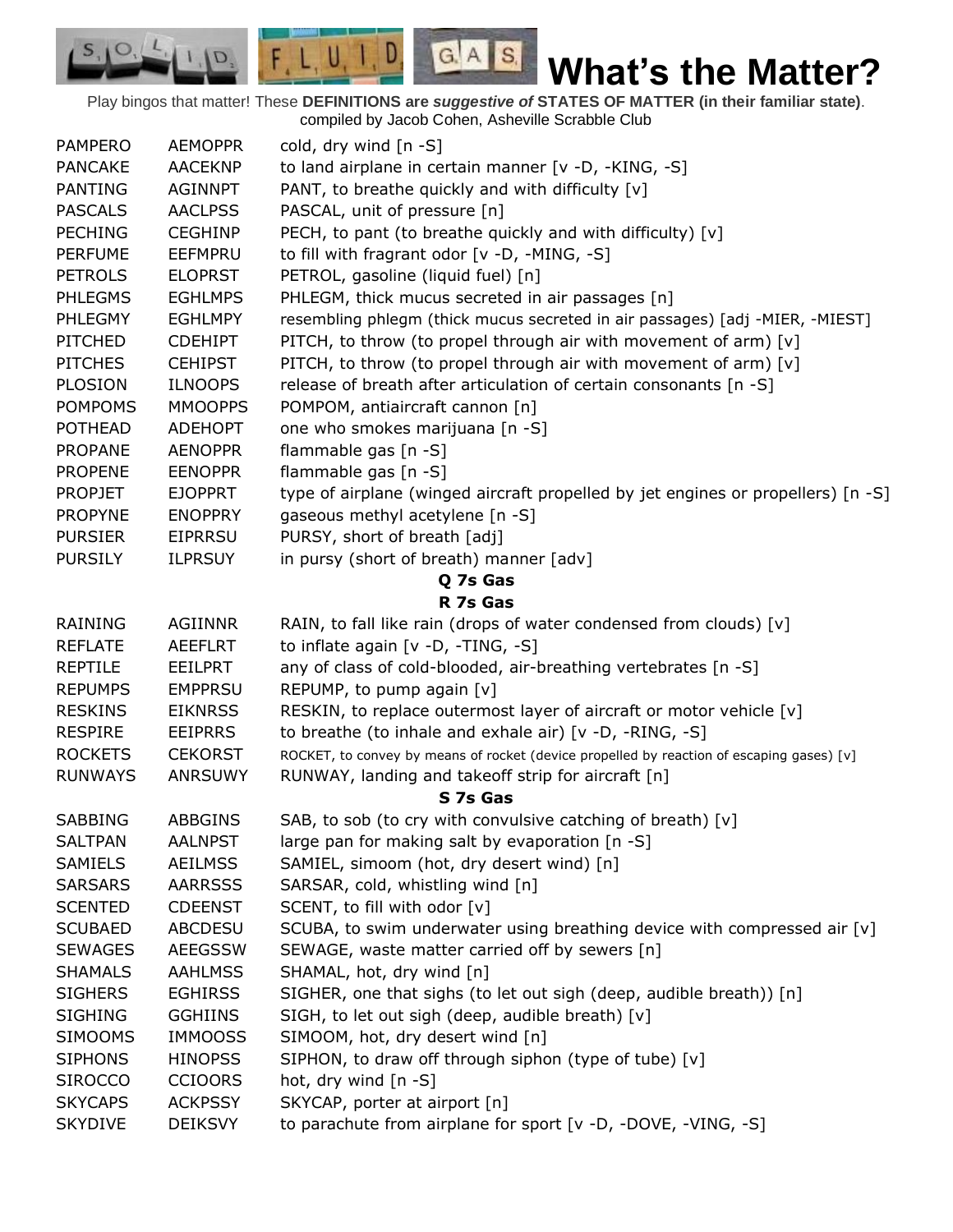Play bingos that matter! These **DEFINITIONS are** *suggestive of* **STATES OF MATTER (in their familiar state)**. compiled by Jacob Cohen, Asheville Scrabble Club

 $G.A.S.$ 

 $F, L, U, I, D$ 

D.

| <b>SKYJACK</b> | <b>ACJKKSY</b> | to hijack airplane [v -ED, -ING, -S]                                               |
|----------------|----------------|------------------------------------------------------------------------------------|
| <b>SKYLESS</b> | <b>EKLSSSY</b> | having sky obscured by clouds [adj]                                                |
| <b>SKYLESS</b> | <b>EKLSSSY</b> | having sky obscured by clouds [adj]                                                |
| <b>SKYLIKE</b> | <b>EIKKLSY</b> | resembling sky [adj]                                                               |
| <b>SKYLINE</b> | <b>EIKLNSY</b> | horizon (line where sky seems to meet earth) [n -S]                                |
| <b>SKYWARD</b> | <b>ADKRSWY</b> | toward sky [adv]                                                                   |
| <b>SMEEKED</b> | <b>DEEEKMS</b> | SMEEK, to smoke (to emit smoke (gaseous product of burning materials)) $[v]$       |
| <b>SMOKERS</b> | <b>EKMORSS</b> | SMOKER, one that smokes (to emit smoke (gaseous product of burning materials)) [n] |
| <b>SMOKEYS</b> | <b>EKMOSSY</b> | SMOKEY, police officer who patrols highways [n]                                    |
| <b>SMOKIER</b> | <b>EIKMORS</b> | SMOKEY, smoky (filled with smoke) [adj] / SMOKY, filled with smoke [adj]           |
| <b>SMOKIES</b> | <b>EIKMOSS</b> | SMOKEY, police officer who patrols highways [n] / SMOKIE, sausage or hot dog [n]   |
| <b>SMOKILY</b> | <b>IKLMOSY</b> | SMOKY, filled with smoke [adv]                                                     |
| <b>SMOKING</b> | <b>GIKMNOS</b> | SMOKE, to emit smoke (gaseous product of burning materials) [v]                    |
| <b>SMOTHER</b> | <b>EHMORST</b> | to prevent from breathing [v -ED, -ING, -S]                                        |
| SNEEZED        | <b>DEEENSZ</b> | SNEEZE, to make sudden, involuntary expiration of breath [v]                       |
| <b>SNEEZER</b> | <b>EEENRSZ</b> | one that sneezes (to make sudden, involuntary expiration of breath) [n -S]         |
| <b>SNEEZES</b> | <b>EEENSSZ</b> | SNEEZE, to make sudden, involuntary expiration of breath [v]                       |
| <b>SNORERS</b> | <b>ENORRSS</b> | SNORER, one that snores (to breathe loudly while sleeping) [n]                     |
| <b>SNORING</b> | <b>GINNORS</b> | act of breathing loudly while sleeping [n -S] / SNORE [v]                          |
| <b>SNORKEL</b> | <b>EKLNORS</b> | to swim underwater with type of breathing device [v -ED, -LLED, -ING, -LLING, -S]  |
| SOARING        | <b>AGINORS</b> | sport of flying in heavier-than-air craft without power [n -S]                     |
| <b>SOBBERS</b> | <b>BBEORSS</b> | SOBBER, one that sobs (to cry with convulsive catching of breath) [n]              |
| <b>SOBBING</b> | <b>BBGINOS</b> | SOB, to cry with convulsive catching of breath [v]                                 |
| <b>SOLANOS</b> | <b>ALNOOSS</b> | SOLANO, strong, hot wind [n]                                                       |
| <b>SOUPIER</b> | <b>EIOPRSU</b> | SOUPY, foggy (filled with fog) [adj]                                               |
| <b>SOUPILY</b> | <b>ILOPSUY</b> | SOUPY, foggy (filled with fog) [adv]                                               |
| <b>SOUTHER</b> | <b>EHORSTU</b> | wind or storm from south [n -S]                                                    |
| <b>SPIRANT</b> | <b>AINPRST</b> | speech sound produced by forcing of breath through narrow passage [n -S]           |
| <b>SPUMIER</b> | <b>EIMPRSU</b> | SPUMY, foamy (covered with foam) [adj]                                             |
| <b>SPUMING</b> | <b>GIMNPSU</b> | SPUME, to foam (to form foam (light, bubbly, gas and liquid mass)) [v]             |
| <b>SPUMOUS</b> | <b>MOPSSUU</b> | spumy (foamy (covered with foam)) [adj]                                            |
| <b>SPUNKIE</b> | <b>EIKNPSU</b> | light caused by combustion of marsh gas [n -S]                                     |
| <b>SQUALLY</b> | <b>ALLQSUY</b> | gusty (blowing in gusts) [adj -LIER, -LIEST]                                       |
| <b>STACKUP</b> | <b>ACKPSTU</b> | arrangement of circling airplanes over airport waiting to land [n -S]              |
| <b>STEAMED</b> | <b>ADEEMST</b> | STEAM, to expose to steam (water in form of vapor) [v]                             |
| <b>STIBINE</b> | <b>BEIINST</b> | poisonous gas [n -S]                                                               |
| <b>STIFLED</b> | <b>DEFILST</b> | STIFLE, to smother (to prevent from breathing) [v]                                 |
| <b>STIFLER</b> | <b>EFILRST</b> | one that stifles (to smother (to prevent from breathing)) [n -S]                   |
| <b>STIFLES</b> | <b>EFILSST</b> | STIFLE, to smother (to prevent from breathing) [v]                                 |
| <b>STORMED</b> | <b>DEMORST</b> | STORM, to blow violently [v]                                                       |
| <b>STRAFED</b> | <b>ADEFRST</b> | STRAFE, to attack with machine-gun fire from airplane [v]                          |
| <b>STRAFER</b> | <b>AEFRRST</b> | one that strafes (to attack with machine-gun fire from airplane) [n -S]            |
| <b>STRAFES</b> | <b>AEFRSST</b> | STRAFE, to attack with machine-gun fire from airplane [v]                          |
| <b>STRATUS</b> | ARSSTTU        | type of cloud [n -TI, -ES]                                                         |
| <b>SUNBOWS</b> | <b>BNOSSUW</b> | SUNBOW, arc of spectral colors formed by sun shining through mist [n]              |
| <b>SUSPIRE</b> | <b>EIPRSSU</b> | to sigh (to let out sigh (deep, audible breath)) [v -D, -RING, -S]                 |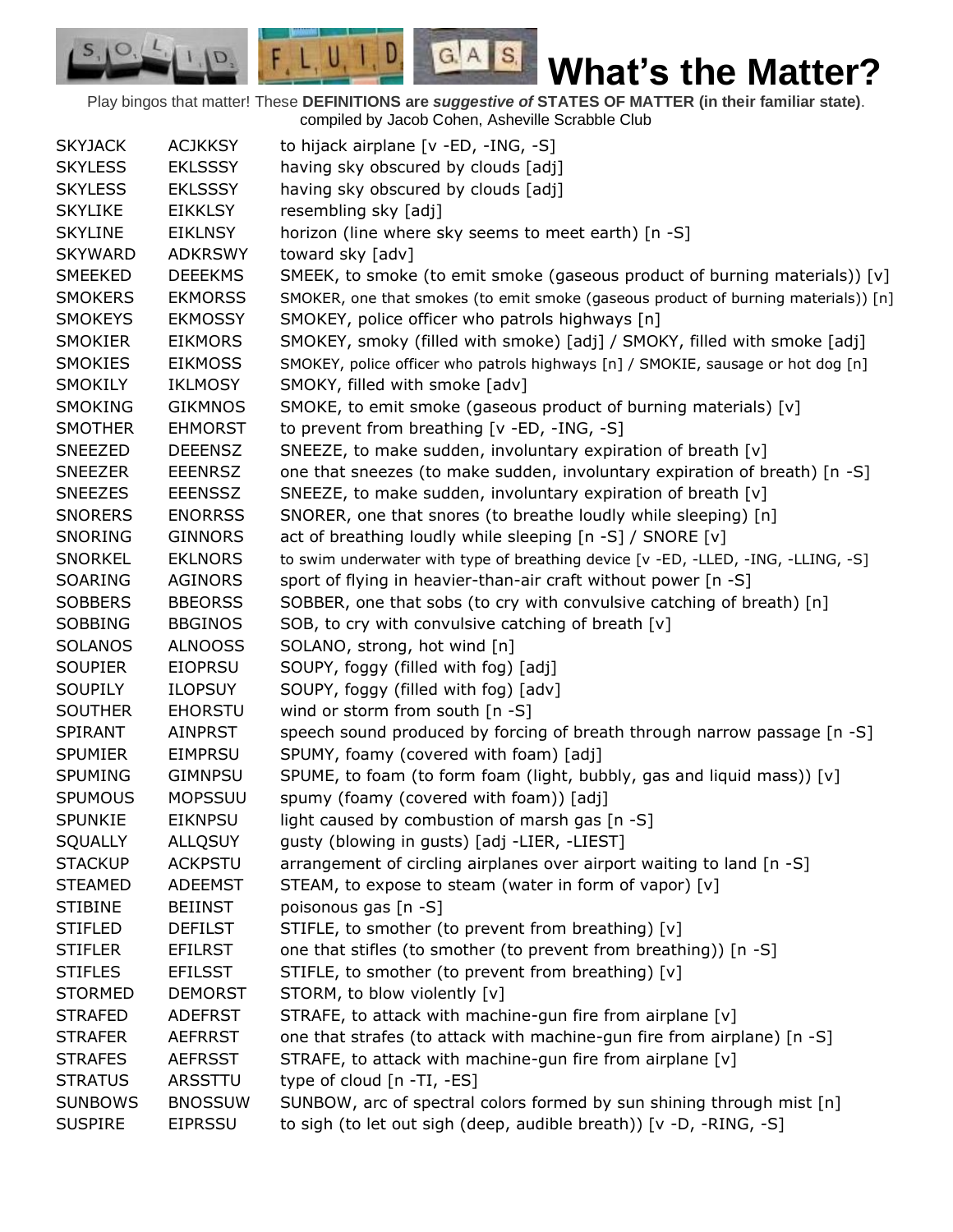$G.A.S.$ **What's the Matter?**

Play bingos that matter! These **DEFINITIONS are** *suggestive of* **STATES OF MATTER (in their familiar state)**. compiled by Jacob Cohen, Asheville Scrabble Club

 $F, L, U, I, D$ 

D.

 $S_{1}$  $\circ$ 

## **T 7s Gas**

| <b>TAPLESS</b> | <b>AELPSST</b> | lacking tap (device to stop flow of liquid or gas) [adj]                                                                 |
|----------------|----------------|--------------------------------------------------------------------------------------------------------------------------|
| <b>TARMACS</b> | <b>AACMRST</b> | TARMAC, to cause (aircraft) to sit on taxiway [v]                                                                        |
| <b>TAXIWAY</b> | AAITWXY        | paved strip at airport [n -S]                                                                                            |
| <b>TEARGAS</b> | <b>AAEGRST</b> | to subject to gas that irritates eyes [v -SSED, -ING, -ES, -SSES]                                                        |
| <b>TELERAN</b> | <b>AEELNRT</b> | system of air navigation [n -S]                                                                                          |
| <b>THERMAL</b> | <b>AEHLMRT</b> | rising mass of warm air [n -S]                                                                                           |
| <b>TORNADO</b> | <b>ADNOORT</b> | violent windstorm [n -S or -ES]                                                                                          |
| <b>TOUPIES</b> | <b>EIOPSTU</b> | TOUPIE, round boneless smoked ham [n]                                                                                    |
| <b>TRACHEA</b> | <b>AACEHRT</b> | passage for conveying air to lungs [n -E, -S]                                                                            |
| <b>TRIJETS</b> | <b>EIJRSTT</b> | TRIJET, airplane powered by three jet engines [n]                                                                        |
| <b>TROMPES</b> | <b>EMOPRST</b> | TROMPE, device used for supplying air to furnace [n]                                                                     |
| <b>TUYERES</b> | <b>EERSTUY</b> | TUYERE, pipe through which air is forced into blast furnace [n]                                                          |
| TWINJET        | EIJNTTW        | aircraft with two jet engines [n -S]                                                                                     |
| <b>TYPHOON</b> | <b>HNOOPTY</b> | tropical hurricane [n -S]                                                                                                |
|                |                | U 7s Gas                                                                                                                 |
| <b>UNAIRED</b> | ADEINRU        | not aired (to expose to air (mixture of gases that surrounds earth)) [adj]                                               |
| <b>UNCLOUD</b> | CDLNOUU        | to free from clouds [v -ED, -ING, -S]                                                                                    |
| <b>UNICOMS</b> | <b>CIMNOSU</b> | UNICOM, radio communications system at some airports [n]                                                                 |
| <b>UPDRAFT</b> | <b>ADFPRTU</b> | upward movement of air $[n - S]$                                                                                         |
| <b>URODELE</b> | DEELORU        | type of amphibian (cold-blooded animal that grows from juvenile water-breathing form to adult air-breathing form) [n -S] |
|                |                | V 7s Gas                                                                                                                 |
| <b>VALVING</b> | <b>AGILNVV</b> | VALVE, to provide with valve (device for controlling flow of liquid or gas) $[v]$                                        |
| <b>VAPORED</b> | <b>ADEOPRV</b> | VAPOR, to emit vapor (visible floating moisture) [v]                                                                     |
| <b>VAPORER</b> | <b>AEOPRRV</b> | one that vapors (to emit vapor (visible floating moisture)) [n -S]                                                       |
| <b>VAPOURS</b> | <b>AOPRSUV</b> | VAPOUR, to vapor (to emit vapor (visible floating moisture)) [v]                                                         |
| <b>VAPOURY</b> | <b>AOPRUVY</b> | vapory (vaporish (resembling vapor)) [adj]                                                                               |
| <b>VENTING</b> | <b>EGINNTV</b> | VENT, to provide with vent (opening for escape of gas or liquid) [v]                                                     |
| <b>VIFFING</b> | <b>FFGIINV</b> | VIFF, to change direction abruptly of vertical take-off aircraft [v]                                                     |
| <b>VOLCANO</b> | <b>ACLNOOV</b> | opening in earth's crust through which molten rock and gases are ejected [n -ES, -S]                                     |
|                |                | W 7s Gas                                                                                                                 |
| <b>WAFTAGE</b> | <b>AAEFGTW</b> | act of wafting (to carry lightly over air or water) [n -S]                                                               |
| <b>WAFTERS</b> | <b>AEFRSTW</b> | WAFTER, one that wafts (to carry lightly over air or water) [n]                                                          |
| WAFTING        | <b>AFGINTW</b> | WAFT, to carry lightly over air or water [v]                                                                             |
| <b>WAFTURE</b> | <b>AEFRTUW</b> | waftage (act of wafting (to carry lightly over air or water)) [n -S]                                                     |
| WARBIRD        | ABDIRRW        | vintage military aircraft [n -S]                                                                                         |
| <b>WAVEOFF</b> | <b>AEFFOVW</b> | act of denying landing permission to approaching aircraft [n -S]                                                         |
| <b>WEATHER</b> | <b>AEEHRTW</b> | to expose to atmospheric conditions [v -ED, -ING, -S]                                                                    |
| <b>WELKINS</b> | <b>EIKLNSW</b> | WELKIN, sky [n]                                                                                                          |
| WHEEZED        | <b>DEEEHWZ</b> | WHEEZE, to breathe with whistling sound [v]                                                                              |
| <b>WHEEZER</b> | <b>EEEHRWZ</b> | one that wheezes (to breathe with whistling sound) [n -S]                                                                |
| <b>WHEEZES</b> | <b>EEEHSWZ</b> | WHEEZE, to breathe with whistling sound [v]                                                                              |
| WHIFFED        | <b>DEFFHIW</b> | WHIFF, to blow or convey with slight gusts of air [v]                                                                    |
| <b>WHIFFER</b> | <b>EFFHIRW</b> | one that whiffs (to blow or convey with slight gusts of air) [n -S]                                                      |
| WINDAGE        | ADEGINW        | effect of wind (air in natural motion) on projectile [n -S]                                                              |
| WINDIER        | DEIINRW        | WINDY, marked by strong wind [adj]                                                                                       |